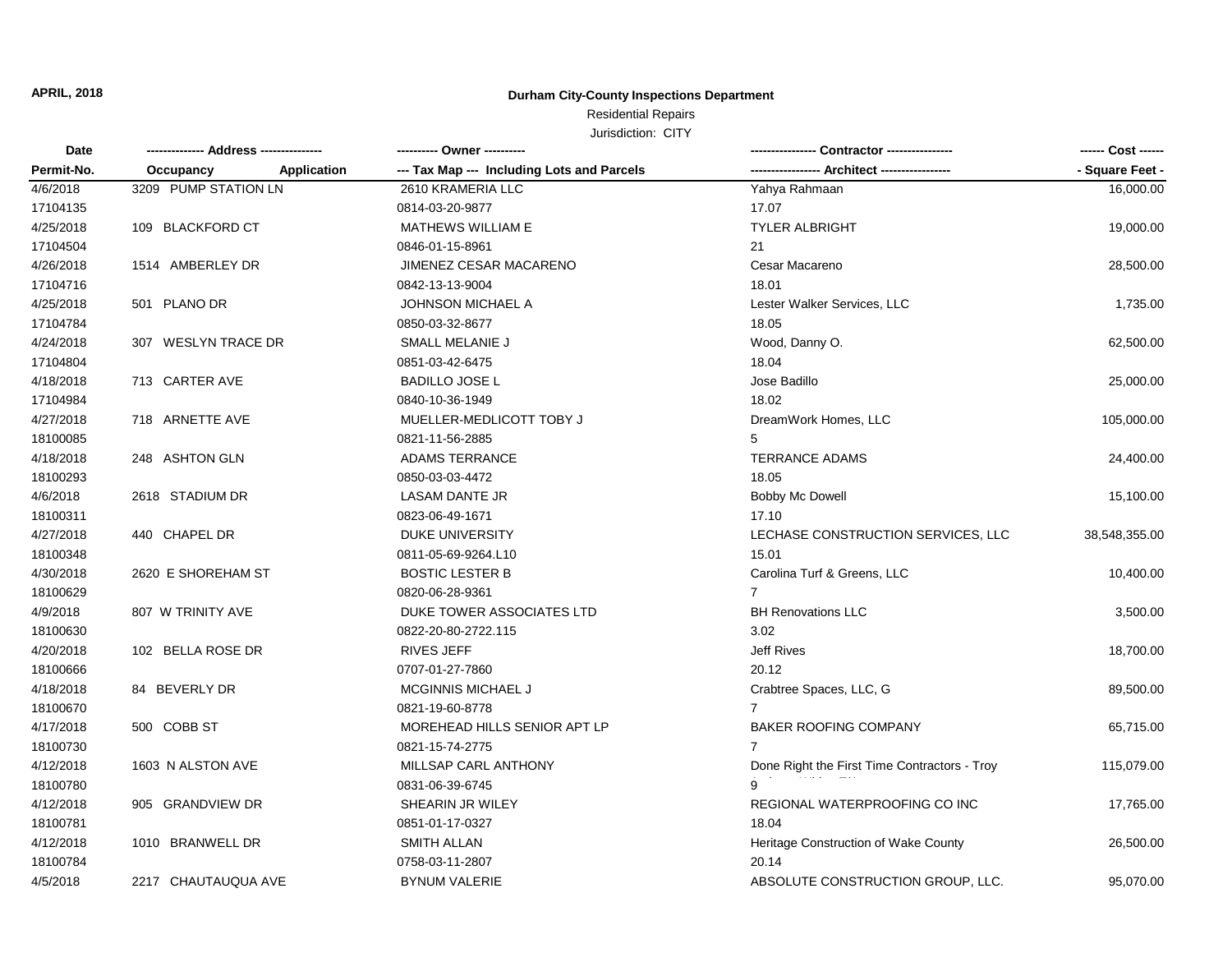#### **Durham City-County Inspections Department**

# Residential Repairs

| Date       | ------------- Address -------------- |             | ---------- Owner ----------                |                                              | ------ Cost ------ |
|------------|--------------------------------------|-------------|--------------------------------------------|----------------------------------------------|--------------------|
| Permit-No. | Occupancy                            | Application | --- Tax Map --- Including Lots and Parcels |                                              | - Square Feet -    |
| 18100795   |                                      |             | 0820-08-88-1666                            | 13.03                                        |                    |
| 4/20/2018  | 2501 BANNER ST                       |             | <b>RESNECK LEAH</b>                        | Leah Resneck                                 | 10,500.00          |
| 18100807   |                                      |             | 0832-10-26-8810                            | 1.01                                         |                    |
| 4/5/2018   | 2021 WOODROW ST                      |             | <b>PAYE SETH</b>                           | Tropical Painting & General Const. Co.       | 23,409.00          |
| 18100849   |                                      |             | 0822-09-25-4567                            | 4.01                                         |                    |
| 4/3/2018   | 913 W KNOX ST                        |             | <b>RIVERS MARY JANE</b>                    | DeWeese Construction Services, Inc.          | 57,000.00          |
| 18100945   |                                      |             | 0822-16-73-5597                            | 3.02                                         |                    |
| 4/10/2018  | 504 BELGREEN RD                      |             | <b>EMMONS BECKY</b>                        | <b>Becky Emmons</b>                          | 65,075.00          |
| 18100986   |                                      |             | 0729-02-75-1495                            | 20.10                                        |                    |
| 4/12/2018  | 907 N BUCHANAN BLVD                  |             | <b>CHAPPEL JAMES</b>                       | CQC Home - Custom Quality Carpentry LLC, T/A | 307,500.00         |
| 18100988   |                                      |             | 0822-15-53-8279                            | 3.01                                         |                    |
| 4/4/2018   | 1712 BIVINS ST                       |             | FRANKLIN JEAN ELIZABETH                    | SUN SPACE, LTD.                              | 26,900.00          |
| 18100995   |                                      |             | 0821-14-23-6448                            | 6                                            |                    |
| 4/19/2018  | 620 MASSEY AVE                       |             | <b>BRUNSON PATRICK</b>                     | <b>Reinvestment Partners</b>                 | 33,000.00          |
| 18101061   |                                      |             | 0831-17-01-5512                            | 13.01                                        |                    |
| 4/5/2018   | 3615 CHAPEL HILL RD                  |             | <b>BROOKS MARVIN R TRUSTEE</b>             | The Reuse Warehouse                          | 1,000.00           |
| 18101062   |                                      |             | 0810-14-32-9748                            | 20.08                                        |                    |
| 4/9/2018   | 1302 FERRIDAY DR                     |             | ADAMS JAMES W                              | Jim Adams                                    | 4,300.00           |
| 18101076   |                                      |             | 0738-01-08-5777                            | 20.10                                        |                    |
| 4/13/2018  | 1207 SAN ANTONIO BLVD                |             | <b>COSER CHRISTOPHER</b>                   | Wake Manor Restoration LLC                   | 12,500.00          |
| 18101113   |                                      |             | 0850-04-72-5654                            | 18.08                                        |                    |
| 4/19/2018  | 200 LYNN RD                          |             | CONTRERAS JOSE RICARDO                     | Jose Ricardo Contreras                       | 16,000.00          |
| 18101116   |                                      |             | 0841-15-63-2570                            | 18.02                                        |                    |
| 4/27/2018  | 1901 JAMES ST                        |             | FAMILY INVESTMENT & REAL EST C             | DOWNEY, L A, & SON, INC                      | 10,000.00          |
| 18101119   |                                      |             | 0821-17-10-9686                            | 6                                            |                    |
| 4/27/2018  | 1903 JAMES ST                        |             | FAMILY INVESTMENT & REAL EST C             | DOWNEY, L A, & SON, INC                      | 10,000.00          |
| 18101120   |                                      |             | 0821-17-10-9597                            | 6                                            |                    |
| 4/27/2018  | 1905 JAMES ST                        |             | FAMILY INVESTMENT & REAL EST C             | DOWNEY, L A, & SON, INC                      | 10,000.00          |
| 18101121   |                                      |             | 0821-17-20-0409                            | 6                                            |                    |
| 4/16/2018  | 903 CAMDEN AVE                       |             | <b>INTEHAR ERVIN RAY</b>                   | Handy Helpers Inc                            | 20,000.00          |
| 18101124   |                                      |             | 0832-14-42-1955                            | 2                                            |                    |
| 4/20/2018  | 2008 CARNATION DR                    |             | <b>GIBBS JAMES O</b>                       | G Double Incorporated                        | 29,832.00          |
| 18101163   |                                      |             | 0759-03-13-5853                            | 18.05                                        |                    |
| 4/4/2018   | 3804 SOMERSET DR                     |             | <b>MARTINDALE ALLEN R</b>                  | Brightleaf Development Company, LLC          | 70,000.00          |
| 18101164   |                                      |             | 0719-01-29-3491                            | 20.08                                        |                    |
| 4/24/2018  | 2110 E MAIN ST                       |             | <b>HARRISON LEMUEL</b>                     | Lazarus Repair Maintenance.LLC               | 35,500.00          |
| 18101210   |                                      |             | 0831-15-63-3649                            | 10.01                                        |                    |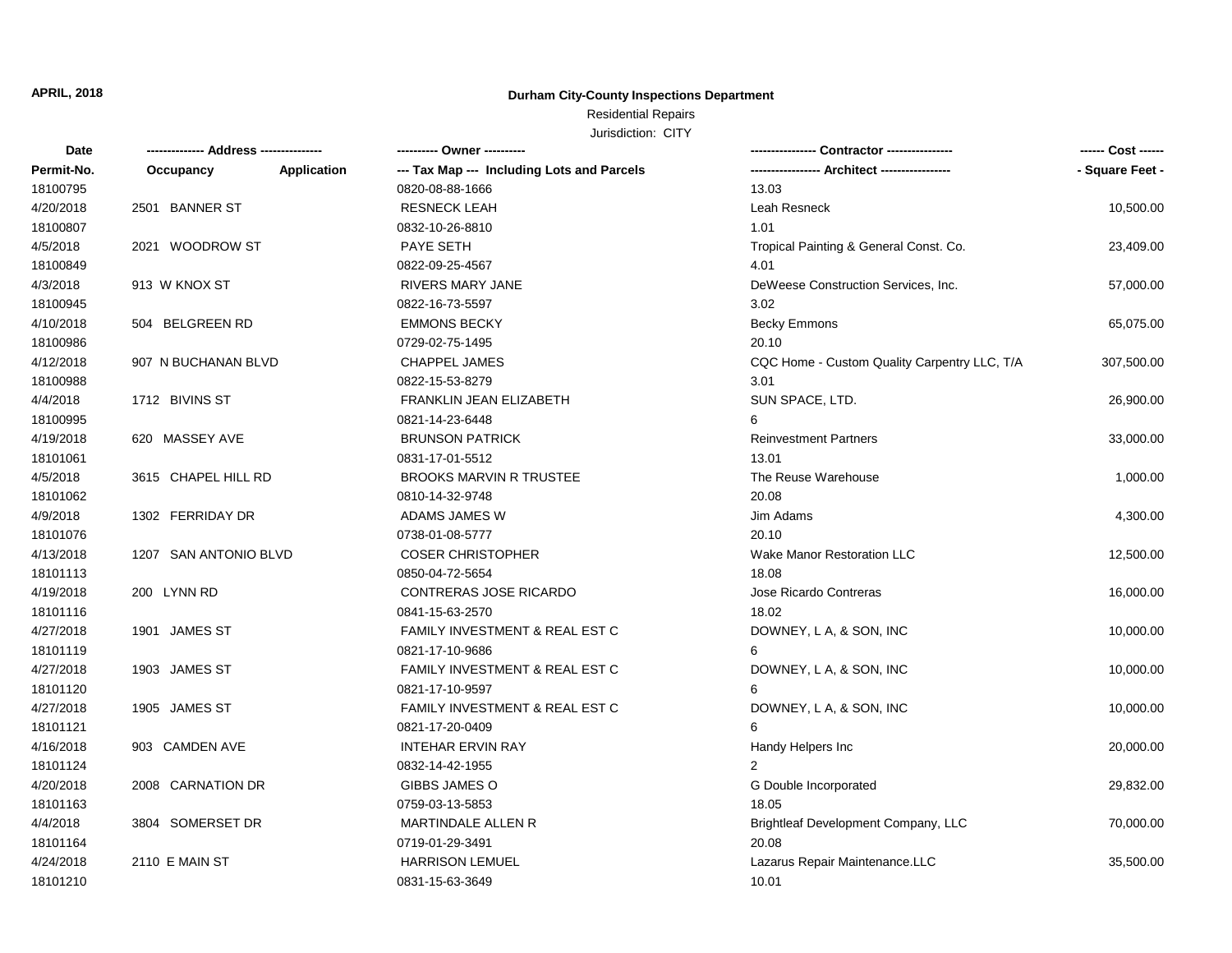#### **Durham City-County Inspections Department**

# Residential Repairs

| Date       |                                 | ---------- Owner ----------                |                                                 | ------ Cost ------ |
|------------|---------------------------------|--------------------------------------------|-------------------------------------------------|--------------------|
| Permit-No. | Occupancy<br><b>Application</b> | --- Tax Map --- Including Lots and Parcels |                                                 | - Square Feet -    |
| 4/9/2018   | 807 COLONIAL ST                 | LOWRANCE LYNDEE M                          | Katz Construction, LLC                          | 26,750.00          |
| 18101220   |                                 | 0832-14-32-9665                            | 2                                               |                    |
| 4/18/2018  | 801 HOLLOWAY ST                 | SOUTH ROX LLC                              | William F Cheek                                 | 160,000.00         |
| 18101253   |                                 | 0831-10-37-4005                            | 11                                              |                    |
| 4/23/2018  | 800 WHITE PINE DR               | DUNCAN FOREST DURHAM APTS LLC              | Spangler Restoration - The Spangler Group, LLC, | 70,000.00          |
| 18101284   |                                 | 0812-03-04-1138                            | 17.06                                           |                    |
| 4/12/2018  | 2 BIRKDALE CT                   | <b>BURDICK HAROLD</b>                      | Spangler Restoration - The Spangler Group, LLC, | 90,000.00          |
| 18101286   |                                 | 0719-02-95-0350                            | 20.11                                           |                    |
| 4/18/2018  | 800 WHITE PINE DR               | DUNCAN FOREST DURHAM APTS LLC              | Spangler Restoration - The Spangler Group, LLC, | 70,000.00          |
| 18101295   |                                 | 0812-03-04-1138                            | 17.06                                           |                    |
| 4/5/2018   | 911 N MANGUM ST                 | <b>MACLEOD DAVID B</b>                     | Iron Nail Building Company, LLC                 | 48,000.00          |
| 18101299   |                                 | 0832-17-10-0578                            | 2                                               |                    |
| 4/4/2018   | 1101 CLAY HILL WAY              | PULTE HOME CORPORATION                     | Patio Enclosures, Inc. of Raleigh - Carolina    | 12,612.00          |
| 18101300   |                                 | 0769-03-34-9900                            | 19                                              |                    |
| 4/26/2018  | 1314 CARROLL ST                 | VILLEGAS KATHLEEN J                        | ACANTHUS CONSTRUCTION, LLC                      | 149,000.00         |
| 18101305   |                                 | 0821-14-43-5829                            |                                                 |                    |
| 4/12/2018  | 905 W CLUB BLVD                 | <b>COOMES CURTIS M</b>                     | S & S Property Restoration, LLC                 | 26,450.00          |
| 18101315   |                                 | 0822-16-74-7975                            | 3.02                                            |                    |
| 4/4/2018   | 1004 W TRINITY AVE              | <b>WRAY GREGORY A</b>                      | <b>Coped Corners Carpentry</b>                  | 17,750.00          |
| 18101326   |                                 | 0822-19-71-0034                            | 3.02                                            |                    |
| 4/4/2018   | 1021 KENT ST                    | PARKER PAUL                                | Paul Parker                                     | 6,000.00           |
| 18101333   |                                 | 0821-10-35-7451                            | 5                                               |                    |
| 4/5/2018   | 426 EUGENE ST                   | PARKER PAUL                                | Paul Parker                                     | 1,000.00           |
| 18101341   |                                 | 0831-18-21-8878                            | 14                                              |                    |
| 4/4/2018   | 3 WORCESTER PL                  | FELDMAN PAUL L                             | <b>Merrill Wiese</b>                            | 19,700.00          |
| 18101344   |                                 | 0709-02-95-4027                            | 20.18                                           |                    |
| 4/26/2018  | 2909 WELCOME DR                 | MCKOWN SUSAN J                             | Pinam Construction, Inc.                        | 19,000.00          |
| 18101345   |                                 | 0811-13-03-3660                            | 20.17                                           |                    |
| 4/20/2018  | 1303 VIRGINIA AVE               | RECYCLING AND SALVAGE SERVICES             | Pinam Construction, Inc.                        | 171,000.00         |
| 18101347   |                                 | 0822-09-05-7900                            | 4.01                                            |                    |
| 4/13/2018  | 5203 OLD CHAPEL HILL RD         | <b>HOWARD EDDIE THOMAS</b>                 | FS, LLC                                         | 14,950.00          |
| 18101350   |                                 | 0709-01-28-7496                            | 20.18                                           |                    |
| 4/13/2018  | 6601 HUNTINGRIDGE RD            | PAILLE KENNETH                             | FS, LLC                                         | 5,800.00           |
| 18101352   |                                 | 0708-03-43-1484                            | 20.12                                           |                    |
| 4/12/2018  | 1016 BRANWELL DR                | ROSENBLUM DAVID N                          | A+Mor.Inc                                       | 5,000.00           |
| 18101357   |                                 | 0758-03-11-3926                            | 20.14                                           |                    |
| 4/9/2018   | 2705 DUKE HOMESTEAD RD          | <b>RUSSELL SARAH</b>                       | <b>FOUNDATION XPERTS, LLC</b>                   | 7,900.00           |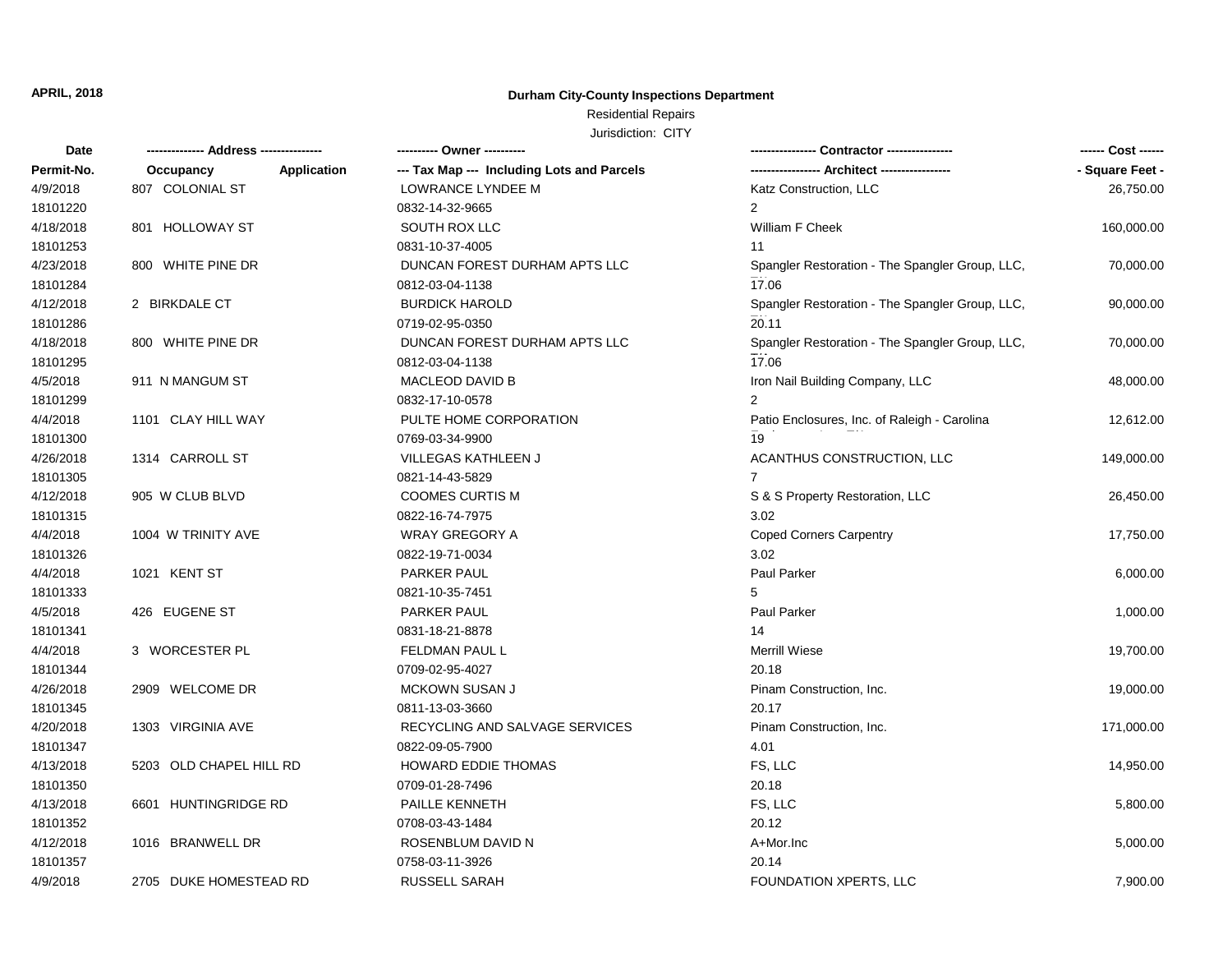#### **Durham City-County Inspections Department**

## Residential Repairs

| <b>Date</b> |                      |                    | ---------- Owner ----------                |                                       | ------ Cost ------ |
|-------------|----------------------|--------------------|--------------------------------------------|---------------------------------------|--------------------|
| Permit-No.  | Occupancy            | <b>Application</b> | --- Tax Map --- Including Lots and Parcels | -- Architect ----------               | - Square Feet -    |
| 18101362    |                      |                    | 0823-17-11-4175                            | 17.05                                 |                    |
| 4/12/2018   | 1506 SOUTH ST        |                    | THAYER INVESTMENTS INC                     | Thayer Homes, Inc.                    | 5,000.00           |
| 18101365    |                      |                    | 0821-19-71-1275                            | 13.03                                 |                    |
| 4/26/2018   | 305 MONMOUTH AVE     |                    | <b>ROSS RICHARD</b>                        | Moran, Alexandra Nita Rose            | 58,390.00          |
| 18101375    |                      |                    | 0822-20-91-8211                            | 2                                     |                    |
| 4/24/2018   | 2126 SOVEREIGN ST    |                    | <b>OUTDOOR LIGHTING II INC</b>             | Y2 SERVICES, INC                      | 34,000.00          |
| 18101376    |                      |                    | 0822-05-18-8919                            | 4.01                                  |                    |
| 4/19/2018   | 2506 LANDIS DR       |                    | POWELL MARIA ESTELA                        | Project 9 Designs L.L.C.              | 56,562.00          |
| 18101378    |                      |                    | 0824-03-13-3441                            | 17.11                                 |                    |
| 4/12/2018   | 210 BRASSY CREEK AVE |                    | MCKEEL CHRISTOPHER L                       | McKeel, Zachary William               | 49,600.00          |
| 18101379    |                      |                    | 0824-02-86-0254                            | 16.01                                 |                    |
| 4/18/2018   | 2617 SHENANDOAH AVE  |                    | PENNER TOBAN JEREMY                        | <b>SCHREIBER CONSTRUCTION</b>         | 119,280.00         |
| 18101381    |                      |                    | 0832-05-18-1020                            | 1.02                                  |                    |
| 4/12/2018   | 102 SWIFT CREEK XING |                    | TOLL NC LP                                 | TOLL BROTHERS OF NC II, INC.          | 14,725.00          |
| 18101396    |                      |                    | 0717-02-55-6130                            | 20.12                                 |                    |
| 4/26/2018   | 2503 SHENANDOAH AVE  |                    | SH HOUSING DEVELOPMENTS LLC                | AMS Investments, LLC                  | 7,000.00           |
| 18101400    |                      |                    | 0832-09-16-2982                            | 1.02                                  |                    |
| 4/25/2018   | 2715 TRYON RD        |                    | POISSON JESSICA LYNNE                      | Katz Construction, LLC                | 28,000.00          |
| 18101404    |                      |                    | 0801-04-93-3968                            | 20.17                                 |                    |
| 4/17/2018   | 107 GADWALL LN       |                    | RICCIARDI LUCILLE ANNE TRUSTEE             | SOUTHERN EXPOSURE SUNROOMS            | 8,200.00           |
| 18101406    |                      |                    | 0769-01-15-2937                            | 19                                    |                    |
| 4/25/2018   | 3955 PLYMOUTH RD     |                    | YOWELL ROBERT K                            | <b>CHASE BUILDING COMPANY</b>         | 10,000.00          |
| 18101407    |                      |                    | 0719-02-57-0524                            | 20.08                                 |                    |
| 4/12/2018   | 914 ALABAMA AVE      |                    | <b>KATZ EMILY</b>                          | <b>HARDEN, JAMES LEE</b>              | 41,070.00          |
| 18101409    |                      |                    | 0822-13-03-7701                            | 4.02                                  |                    |
| 4/12/2018   | 508 AUBURN SQUARE DR |                    | WHITLOCK CLARENCE W JR                     | CAROLINA RESTORATION SERVICES         | 41,711.00          |
| 18101410    |                      |                    | 0728-01-48-6381                            | 20.14                                 |                    |
| 4/12/2018   | 3024 HOPE VALLEY RD  |                    | HINEMAN JAY LAWRENCE                       | McDaniel, Clement Leroy, Jr.          | 32,600.00          |
| 18101413    |                      |                    | 0810-12-96-8950                            | 20.15                                 |                    |
| 4/16/2018   | 501 N QUEEN ST       |                    | MAZE HILL LLC                              | ISOLA, C. MICHAEL III                 | 129,000.00         |
| 18101417    |                      |                    | 0831-05-17-0576                            | 11                                    |                    |
| 4/18/2018   | 2520 N ROXBORO ST    |                    | <b>RICH LOUISE A</b>                       | CoCreations Construction & Design LLC | 24,500.00          |
| 18101421    |                      |                    | 0832-10-27-6284                            | 1.01                                  |                    |
| 4/12/2018   | 1908 SOUTHGATE ST    |                    | <b>BARNES ARTHUR</b>                       | ANDRE ALLEN                           | 1,000.00           |
| 18101422    |                      |                    | 0831-11-65-1353                            | 10.02                                 |                    |
| 4/27/2018   | 1012 METRO LN        |                    | LENNAR CAROLINAS LLC                       | Lennar Carolinas, LLC                 | 10,000.00          |
| 18101425    |                      |                    | 0758-02-58-0442                            | 20.14                                 |                    |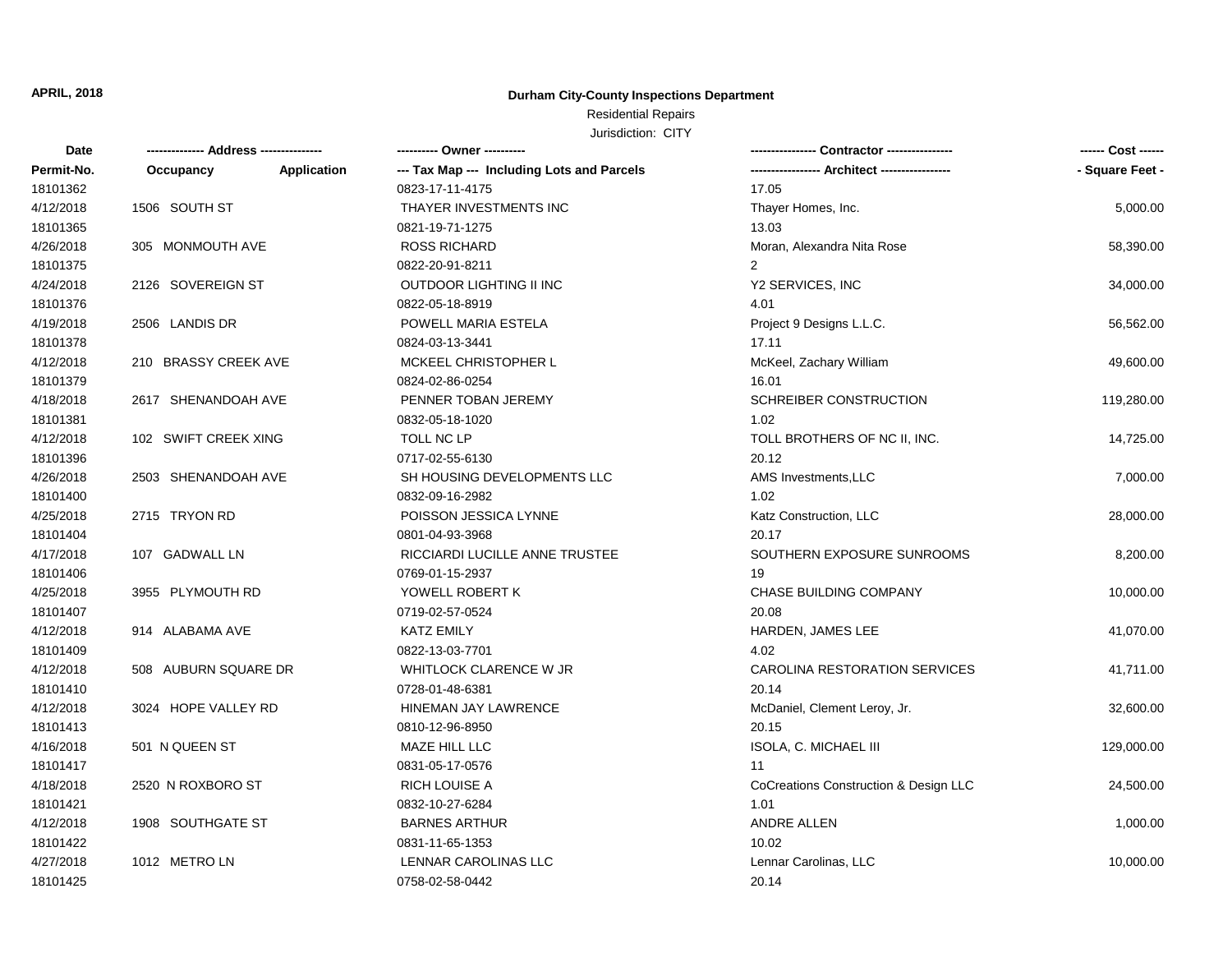#### **Durham City-County Inspections Department**

# Residential Repairs

| - Square Feet -<br>Permit-No.<br><b>Application</b><br>--- Tax Map --- Including Lots and Parcels<br>Occupancy<br>602 CHANCELLORS RIDGE DR<br>FS, LLC<br>4/13/2018<br>ABADIE CHARLES VINCENT<br>2,650.00<br>18101426<br>20.12<br>0717-01-46-3554<br>5214 GREYFIELD BLVD<br>4/12/2018<br><b>DEGROOT DANICA E</b><br>Ezprobaths<br>23,600.00<br>18101429<br>0729-01-15-0546<br>20.11<br>4/12/2018<br>402 CULPEPPER CT<br><b>PUNAL DARIO</b><br>DeWeese Construction Services, Inc.<br>7,000.00<br>17.07<br>18101431<br>0813-03-24-3260<br>4/11/2018<br>216 ARCHDALE DR<br>HOLDER JOHN S<br>ANDRE ALLEN<br>1,000.00<br>18101434<br>0820-13-13-2881<br>20.07<br>4/12/2018<br>3933 LINDEN TER<br>SAWAS ABDUL HALIM<br><b>Cornerstone Foundation Repair</b><br>3,000.00<br>18101435<br>0812-03-24-0260<br>17.06<br>4/18/2018<br>3014 OXFORD DR<br><b>WEINTRAUB JORY</b><br>DREAM SPACES LLC<br>10,000.00<br>20.15<br>18101439<br>0810-12-97-4139<br>4/13/2018<br>1207 GEARWOOD AVE<br><b>RANSON ELNORA E</b><br>RESTOREPRO RECONSTRUCTION, INC.<br>170,123.00 | Date     |
|---------------------------------------------------------------------------------------------------------------------------------------------------------------------------------------------------------------------------------------------------------------------------------------------------------------------------------------------------------------------------------------------------------------------------------------------------------------------------------------------------------------------------------------------------------------------------------------------------------------------------------------------------------------------------------------------------------------------------------------------------------------------------------------------------------------------------------------------------------------------------------------------------------------------------------------------------------------------------------------------------------------------------------------------------------|----------|
|                                                                                                                                                                                                                                                                                                                                                                                                                                                                                                                                                                                                                                                                                                                                                                                                                                                                                                                                                                                                                                                         |          |
|                                                                                                                                                                                                                                                                                                                                                                                                                                                                                                                                                                                                                                                                                                                                                                                                                                                                                                                                                                                                                                                         |          |
|                                                                                                                                                                                                                                                                                                                                                                                                                                                                                                                                                                                                                                                                                                                                                                                                                                                                                                                                                                                                                                                         |          |
|                                                                                                                                                                                                                                                                                                                                                                                                                                                                                                                                                                                                                                                                                                                                                                                                                                                                                                                                                                                                                                                         |          |
|                                                                                                                                                                                                                                                                                                                                                                                                                                                                                                                                                                                                                                                                                                                                                                                                                                                                                                                                                                                                                                                         |          |
|                                                                                                                                                                                                                                                                                                                                                                                                                                                                                                                                                                                                                                                                                                                                                                                                                                                                                                                                                                                                                                                         |          |
|                                                                                                                                                                                                                                                                                                                                                                                                                                                                                                                                                                                                                                                                                                                                                                                                                                                                                                                                                                                                                                                         |          |
|                                                                                                                                                                                                                                                                                                                                                                                                                                                                                                                                                                                                                                                                                                                                                                                                                                                                                                                                                                                                                                                         |          |
|                                                                                                                                                                                                                                                                                                                                                                                                                                                                                                                                                                                                                                                                                                                                                                                                                                                                                                                                                                                                                                                         |          |
|                                                                                                                                                                                                                                                                                                                                                                                                                                                                                                                                                                                                                                                                                                                                                                                                                                                                                                                                                                                                                                                         |          |
|                                                                                                                                                                                                                                                                                                                                                                                                                                                                                                                                                                                                                                                                                                                                                                                                                                                                                                                                                                                                                                                         |          |
|                                                                                                                                                                                                                                                                                                                                                                                                                                                                                                                                                                                                                                                                                                                                                                                                                                                                                                                                                                                                                                                         |          |
|                                                                                                                                                                                                                                                                                                                                                                                                                                                                                                                                                                                                                                                                                                                                                                                                                                                                                                                                                                                                                                                         |          |
|                                                                                                                                                                                                                                                                                                                                                                                                                                                                                                                                                                                                                                                                                                                                                                                                                                                                                                                                                                                                                                                         |          |
| 0831-06-38-0893<br>9                                                                                                                                                                                                                                                                                                                                                                                                                                                                                                                                                                                                                                                                                                                                                                                                                                                                                                                                                                                                                                    | 18101441 |
| 4/24/2018<br>709 CHALICE ST<br>MCCASKILL WILLIAM L<br>CQC Home - Custom Quality Carpentry LLC, T/A<br>84,732.00                                                                                                                                                                                                                                                                                                                                                                                                                                                                                                                                                                                                                                                                                                                                                                                                                                                                                                                                         |          |
| 18101443<br>17.07<br>0803-02-75-8025                                                                                                                                                                                                                                                                                                                                                                                                                                                                                                                                                                                                                                                                                                                                                                                                                                                                                                                                                                                                                    |          |
| 4/25/2018<br>LANE DAVID S<br>David Lane<br>2806 REYNOLDA CIR<br>20,000.00                                                                                                                                                                                                                                                                                                                                                                                                                                                                                                                                                                                                                                                                                                                                                                                                                                                                                                                                                                               |          |
| 18101498<br>17.07<br>0814-04-83-5908                                                                                                                                                                                                                                                                                                                                                                                                                                                                                                                                                                                                                                                                                                                                                                                                                                                                                                                                                                                                                    |          |
| 4/25/2018<br>5915 GRANITE PL<br>PLUMMER JOHN W JR<br>Custom Craft Inc.<br>8,500.00                                                                                                                                                                                                                                                                                                                                                                                                                                                                                                                                                                                                                                                                                                                                                                                                                                                                                                                                                                      |          |
| 20.14<br>18101506<br>0728-02-68-8504                                                                                                                                                                                                                                                                                                                                                                                                                                                                                                                                                                                                                                                                                                                                                                                                                                                                                                                                                                                                                    |          |
| 4/17/2018<br>1105 VIRGINIA AVE<br><b>HOANG JENNY</b><br><b>Advanced Structural Repair</b><br>28,450.00                                                                                                                                                                                                                                                                                                                                                                                                                                                                                                                                                                                                                                                                                                                                                                                                                                                                                                                                                  |          |
| 18101508<br>0822-13-04-6866<br>4.01                                                                                                                                                                                                                                                                                                                                                                                                                                                                                                                                                                                                                                                                                                                                                                                                                                                                                                                                                                                                                     |          |
| 4/6/2018<br>3724 BENTLEY DR<br>MCHUTCHINSON LYNDA BURT<br>White Building, Inc.<br>11,000.00                                                                                                                                                                                                                                                                                                                                                                                                                                                                                                                                                                                                                                                                                                                                                                                                                                                                                                                                                             |          |
| 20.08<br>18101509<br>0719-01-16-1917                                                                                                                                                                                                                                                                                                                                                                                                                                                                                                                                                                                                                                                                                                                                                                                                                                                                                                                                                                                                                    |          |
| 4/25/2018<br>916 W TRINITY AVE<br>TRINITY APARTMENTS LLC THE<br><b>Cornerstone Foundation Repair</b><br>14,675.00                                                                                                                                                                                                                                                                                                                                                                                                                                                                                                                                                                                                                                                                                                                                                                                                                                                                                                                                       |          |
| 3.02<br>18101513<br>0822-19-71-4074                                                                                                                                                                                                                                                                                                                                                                                                                                                                                                                                                                                                                                                                                                                                                                                                                                                                                                                                                                                                                     |          |
| 4/13/2018<br>WORSLEY JOHN L<br>104 W CLUB BLVD<br>MINERVA DESIGN & RENOVATION, LLC.<br>39,329.00                                                                                                                                                                                                                                                                                                                                                                                                                                                                                                                                                                                                                                                                                                                                                                                                                                                                                                                                                        |          |
| 18101514<br>0832-09-16-6211<br>1.02                                                                                                                                                                                                                                                                                                                                                                                                                                                                                                                                                                                                                                                                                                                                                                                                                                                                                                                                                                                                                     |          |
| 4/9/2018<br>613 MIMOSA ST<br><b>GARNER JOSEPH L JR</b><br>Access Ability INC.<br>24,000.00                                                                                                                                                                                                                                                                                                                                                                                                                                                                                                                                                                                                                                                                                                                                                                                                                                                                                                                                                              |          |
| 18101517<br>0831-08-98-1910<br>10.02                                                                                                                                                                                                                                                                                                                                                                                                                                                                                                                                                                                                                                                                                                                                                                                                                                                                                                                                                                                                                    |          |
| 4/16/2018<br><b>MOONEY RICHARD D</b><br>1604 WOODBURN RD<br><b>Advanced Structural Repair</b><br>1,975.00                                                                                                                                                                                                                                                                                                                                                                                                                                                                                                                                                                                                                                                                                                                                                                                                                                                                                                                                               |          |
| 18101533<br>0811-15-52-7645<br>6                                                                                                                                                                                                                                                                                                                                                                                                                                                                                                                                                                                                                                                                                                                                                                                                                                                                                                                                                                                                                        |          |
| 4/24/2018<br>4520 MALVERN RD<br><b>FLICKER C LAURA</b><br><b>BH Renovations LLC</b><br>70,709.00                                                                                                                                                                                                                                                                                                                                                                                                                                                                                                                                                                                                                                                                                                                                                                                                                                                                                                                                                        |          |
| 18101534<br>0719-03-22-0759<br>20.08                                                                                                                                                                                                                                                                                                                                                                                                                                                                                                                                                                                                                                                                                                                                                                                                                                                                                                                                                                                                                    |          |
| 4/25/2018<br>1601 CLIFF ST<br><b>BUZBY BRIAN</b><br>YELVERTON CONTRACTING, LLC.<br>153,694.00                                                                                                                                                                                                                                                                                                                                                                                                                                                                                                                                                                                                                                                                                                                                                                                                                                                                                                                                                           |          |
| 0821-18-31-0379<br>18101546<br>6                                                                                                                                                                                                                                                                                                                                                                                                                                                                                                                                                                                                                                                                                                                                                                                                                                                                                                                                                                                                                        |          |
| DARDEN DONNESSA L<br><b>DANIEL RIOS</b><br>4/12/2018<br>509 PARK AVE<br>95,600.00                                                                                                                                                                                                                                                                                                                                                                                                                                                                                                                                                                                                                                                                                                                                                                                                                                                                                                                                                                       |          |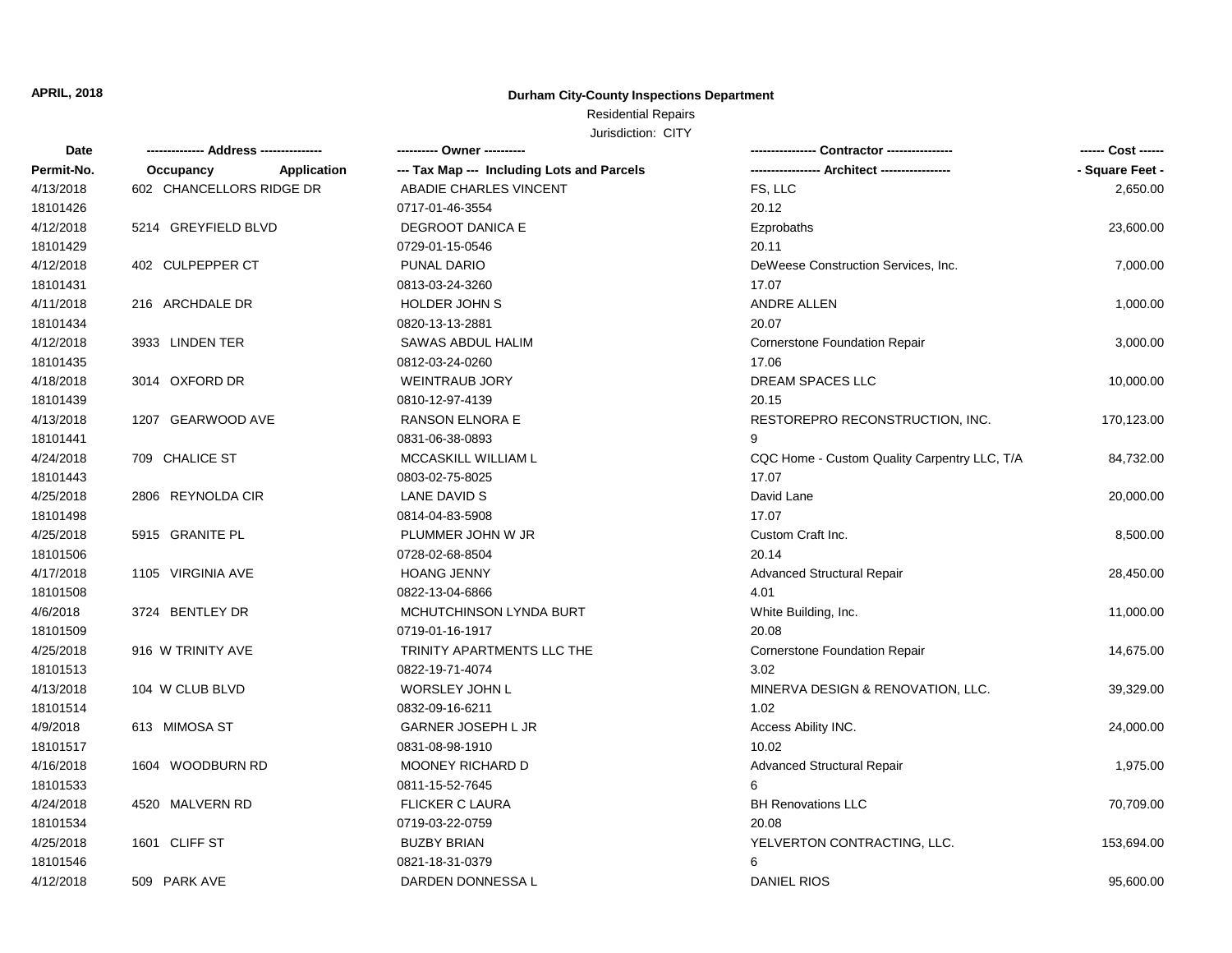#### **Durham City-County Inspections Department**

# Residential Repairs

| Date       | ------------- Address --------------- |                    | ---------- Owner ----------                |                                      | ------ Cost ------ |
|------------|---------------------------------------|--------------------|--------------------------------------------|--------------------------------------|--------------------|
| Permit-No. | Occupancy                             | <b>Application</b> | --- Tax Map --- Including Lots and Parcels |                                      | - Square Feet -    |
| 18101553   |                                       |                    | 0831-11-65-1648                            | 10.02                                |                    |
| 4/17/2018  | 110 BLUE RIDGE CT                     |                    | LEITCH LOGAN                               | <b>Cornerstone Foundation Repair</b> | 2,800.00           |
| 18101561   |                                       |                    | 0759-03-22-6687                            | 18.05                                |                    |
| 4/17/2018  | 4403 CUMBERLAND DR                    |                    | <b>FULLER ANDREW MICHAEL</b>               | W. D. OSBORNE GENERAL CONTRACTOR,    | 93,700.00          |
| 18101566   |                                       |                    | 0802-02-87-5970                            | 17.06                                |                    |
| 4/17/2018  | 3211 VENUS DR                         |                    | <b>VOGLER JASON EDWARD</b>                 | <b>Faulkner Construction</b>         | 13,800.00          |
| 18101567   |                                       |                    | 0841-02-87-9491                            | 18.02                                |                    |
| 4/26/2018  | 4605 MYRA GLEN PL                     |                    | SPENCE EDMUND A                            | <b>Faulkner Construction</b>         | 26,500.00          |
| 18101569   |                                       |                    | 0709-03-14-3256                            | 20.18                                |                    |
| 4/24/2018  | 923 LANCASTER ST                      |                    | <b>BRIDGEFORD CLAUDETTE C</b>              | First One Restoration Services, Inc. | 45,000.00          |
| 18101576   |                                       |                    | 0822-15-53-5730                            | 3.01                                 |                    |
| 4/17/2018  | 1102 ELMIRA AVE                       |                    | <b>WEBB ELISHA</b>                         | CAROLINA RESTORATION SERVICES        | 4,000.00           |
| 18101581   |                                       |                    | 0830-03-03-3883                            | 20.09                                |                    |
| 4/18/2018  | 2111 WILSON ST                        |                    | <b>ROBERTS RICHARD</b>                     | PARKER, DAVID R.                     | 313,344.00         |
| 18101589   |                                       |                    | 0822-09-15-7947                            | 4.01                                 |                    |
| 4/18/2018  | 713 LINWOOD AVE                       |                    | THORPE CHRISTEN LOUIS                      | Gitto, Peter                         | 1,000.00           |
| 18101596   |                                       |                    | 0831-17-01-7985                            | 13.01                                |                    |
| 4/17/2018  | 1132 WOODBURN RD                      |                    | <b>BUCKLEY STEPHEN GERARD</b>              | A.G. BUILDERS                        | 20,336.00          |
| 18101599   |                                       |                    | 0811-20-72-7161                            | 6                                    |                    |
| 4/17/2018  | 3504 WINDING WAY                      |                    | <b>STOREY JAMES R</b>                      | Pinam Construction, Inc.             | 24,500.00          |
| 18101600   |                                       |                    | 0810-17-22-3049                            | 20.16                                |                    |
| 4/20/2018  | 3200 RIDGESTONE PKWY                  |                    | <b>SCILIPOTE PETER A</b>                   | <b>GARUDA CUSTOM DECKS</b>           | 9,800.00           |
| 18101605   |                                       |                    | 0814-04-52-9648                            | 17.07                                |                    |
| 4/18/2018  | 12 E GLEEWOOD PL                      |                    | <b>WILLIAMS SHARON E</b>                   | NORTH CAROLINA EXTERIORS LLC         | 17,000.00          |
| 18101609   |                                       |                    | 0738-01-19-1667                            | 20.10                                |                    |
| 4/20/2018  | 3421 ANGUS RD                         |                    | <b>NEESE LINDSAY</b>                       | Production Construction Inc.         | 10,000.00          |
| 18101611   |                                       |                    | 0801-04-61-9632                            | 20.17                                |                    |
| 4/18/2018  | 2909 WELCOME DR                       |                    | <b>MCKOWN SUSAN J</b>                      | Pinam Construction, Inc.             | 19,700.00          |
| 18101613   |                                       |                    | 0811-13-03-3660                            | 20.17                                |                    |
| 4/20/2018  | 1000 GLENDALE AVE                     |                    | DUDENHAUSEN WILLIAM R II                   | CAROLINA YARDBARNS, LLC              | 4,300.00           |
| 18101614   |                                       |                    | 0832-17-00-8650                            | 2                                    |                    |
| 4/23/2018  | 1416 DOLLAR AVE                       |                    | <b>BAIRD AUSTIN J</b>                      | FS, LLC                              | 4,050.00           |
| 18101617   |                                       |                    | 0822-15-64-8852                            | 3.02                                 |                    |
| 4/19/2018  | 904 COX AVE                           |                    | FARRAR DEANNA M                            | STRUCTURE BUILDING CO, INC           | 9,200.00           |
| 18101623   |                                       |                    | 0831-17-10-3537                            | 13.01                                |                    |
| 4/19/2018  | 2707 CREST ST                         |                    | <b>JOHNSON THELMA J</b>                    | STRUCTURE BUILDING CO, INC           | 5,847.00           |
| 18101625   |                                       |                    | 0812-16-73-8494.008                        | 15.02                                |                    |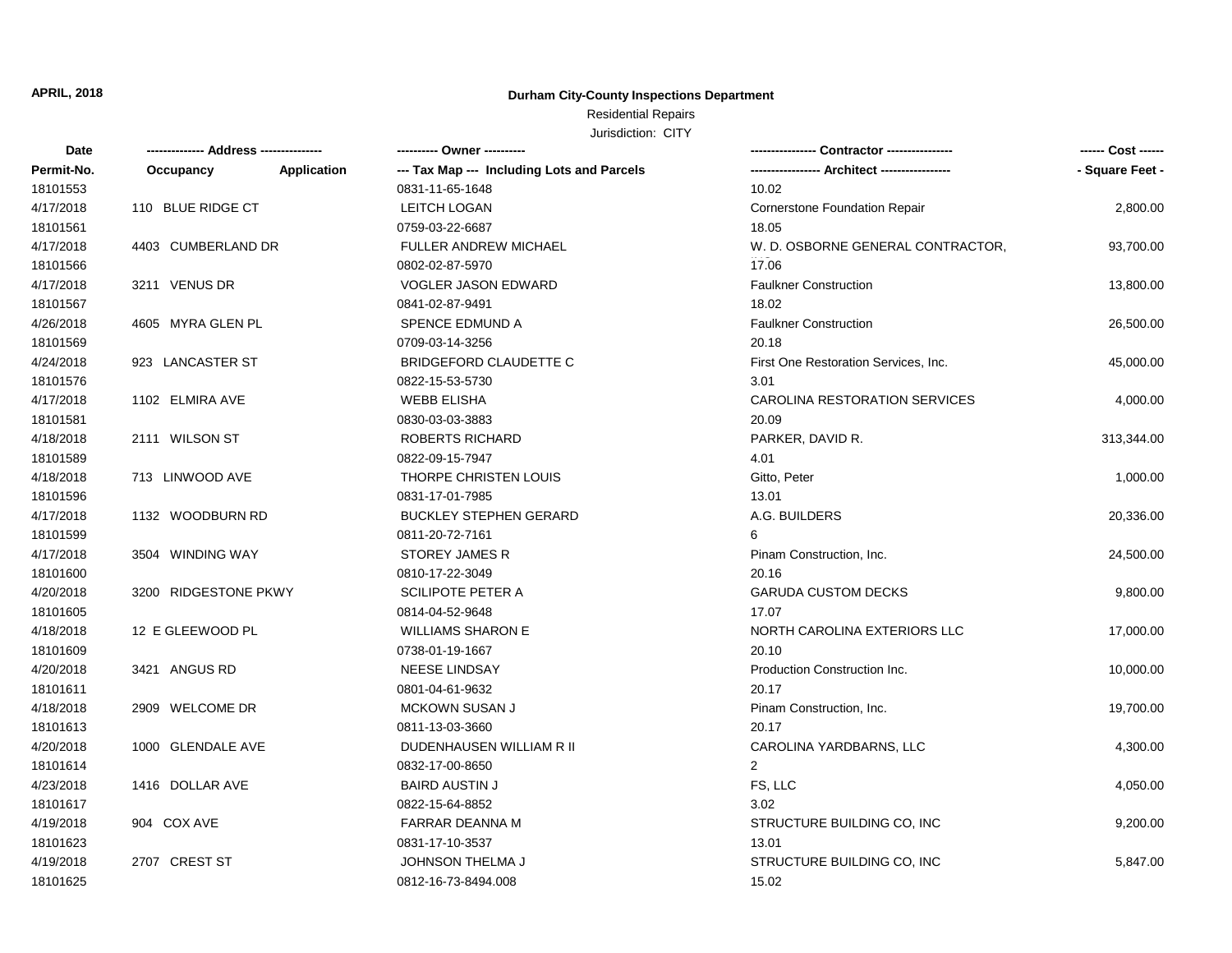#### **Durham City-County Inspections Department**

### Residential Repairs

| Date       | ------------- Address -------------- | ---------- Owner ----------                |                                           |                 |
|------------|--------------------------------------|--------------------------------------------|-------------------------------------------|-----------------|
| Permit-No. | Occupancy<br>Application             | --- Tax Map --- Including Lots and Parcels | -- Architect ------                       | - Square Feet - |
| 4/24/2018  | 3008 MONTGOMERY ST                   | RAMANI ASHWIN TRUSTEE                      | Tyrrell, Michael Joseph                   | 22,000.00       |
| 18101627   |                                      | 0811-19-50-7418                            | 20.17                                     |                 |
| 4/19/2018  | 2 BURNWOOD PL                        | <b>MURPHY RUTH S</b>                       | Imperiale, Jack Dennis                    | 4,650.00        |
| 18101633   |                                      | 0708-03-33-0531                            | 20.12                                     |                 |
| 4/23/2018  | 3906 LUDGATE DR                      | <b>ELLIOTT MORRIS L</b>                    | FS, LLC                                   | 12,300.00       |
| 18101635   |                                      | 0820-19-61-8082                            | 20.10                                     |                 |
| 4/30/2018  | 618 JEROME RD                        | <b>B WALLACE DESIGN &amp;</b>              | WALLACE, B. DESIGN & CONSTRUCTION         | 33,000.00       |
| 18101666   |                                      | 0739-01-08-3311                            | 20.10                                     |                 |
| 4/20/2018  | 1605 EDGEVALE RD                     | ROWLEY JENNIFER L LARKIN                   | <b>Cornerstone Foundation Repair</b>      | 5,000.00        |
| 18101672   |                                      | 0832-13-04-3403                            | 3.02                                      |                 |
| 4/27/2018  | 3912 KETTERING DR                    | JONES EDWARD M                             | Rusty Kiddoo                              | 10,000.00       |
| 18101678   |                                      | 0719-04-94-3697                            | 20.11                                     |                 |
| 4/20/2018  | 701 EVA ST                           | <b>HOWIE RODERICK D</b>                    | Roderick Howie                            | 8,000.00        |
| 18101679   |                                      | 0831-10-26-6675                            | 11                                        |                 |
| 4/20/2018  | 2709 LEGION AVE                      | RICKERT KATHLEEN ANNE                      | <b>Advanced Structural Repair</b>         | 3,025.00        |
| 18101681   |                                      | 0811-20-90-7314                            | 6                                         |                 |
| 4/27/2018  | 1606 AMBERLEY DR                     | ROJAS CIRO SANTOS                          | Father and Son Renovation and Maintenance | 3,500.00        |
| 18101686   |                                      | 0842-13-13-7455                            | 18.01                                     |                 |
| 4/23/2018  | 2509 BONNIE BRAE RD                  | <b>BOND MICHAEL L</b>                      | FS, LLC                                   | 14,750.00       |
| 18101691   |                                      | 0759-03-13-2989                            | 18.05                                     |                 |
| 4/23/2018  | 23 WILLOW BRIDGE DR                  | <b>COMPLIN GORDON L</b>                    | Comfort Services, Inc.                    | 7,913.00        |
| 18101698   |                                      | 0719-02-55-9105                            | 20.07                                     |                 |
| 4/24/2018  | 3213 RUGBY RD                        | <b>TUPPER DONALD</b>                       | The Reuse Warehouse                       | 1,000.00        |
| 18101709   |                                      | 0719-01-47-5225                            | 20.08                                     |                 |
| 4/24/2018  | 3106 HOPE VALLEY RD                  | <b>KALBAUGH COREY</b>                      | Samuel S. Floyd                           | 29,784.00       |
| 18101712   |                                      | 0810-12-96-8641                            | 20.07                                     |                 |
| 4/24/2018  | 205 DOWD ST                          | SATTERFIELD KELVIN J                       | Finley, Lionel Nathaniel, Jr.             | 26,500.00       |
| 18101743   |                                      | 0831-05-19-1141                            | 8.02                                      |                 |
| 4/30/2018  | 1111 ROSEDALE AVE                    | TU MAUNG                                   | HABITAT FOR HUMANITY OF DURHAM INC.       | 107,712.00      |
| 18101749   |                                      | 0821-14-34-2729                            | 5                                         |                 |
| 4/24/2018  | 4405 HOLT SCHOOL RD                  | <b>FOUNDATION CAPITAL RESOURCES</b>        | <b>Coped Corners Carpentry</b>            | 15,750.00       |
| 18101750   |                                      | 0824-20-71-7270                            | 17.10                                     |                 |
| 4/23/2018  | 2 BERMOUTH CT                        | SATERSON KATHRYN A                         | NORTH CAROLINA EXTERIORS LLC              | 14,220.00       |
| 18101754   |                                      | 0801-04-53-8696                            | 20.17                                     |                 |
| 4/24/2018  | 317 MARIST CT                        | <b>GORSUCH JOHN I</b>                      | The Bath Remodeling Center                | 27,450.00       |
| 18101756   |                                      | 0717-02-57-1403                            | 20.12                                     |                 |
| 4/30/2018  | 605 SWIFT CREEK XING                 | <b>TOLL NC LP</b>                          | MK STICKBUILDERS LLC                      | 5,500.00        |